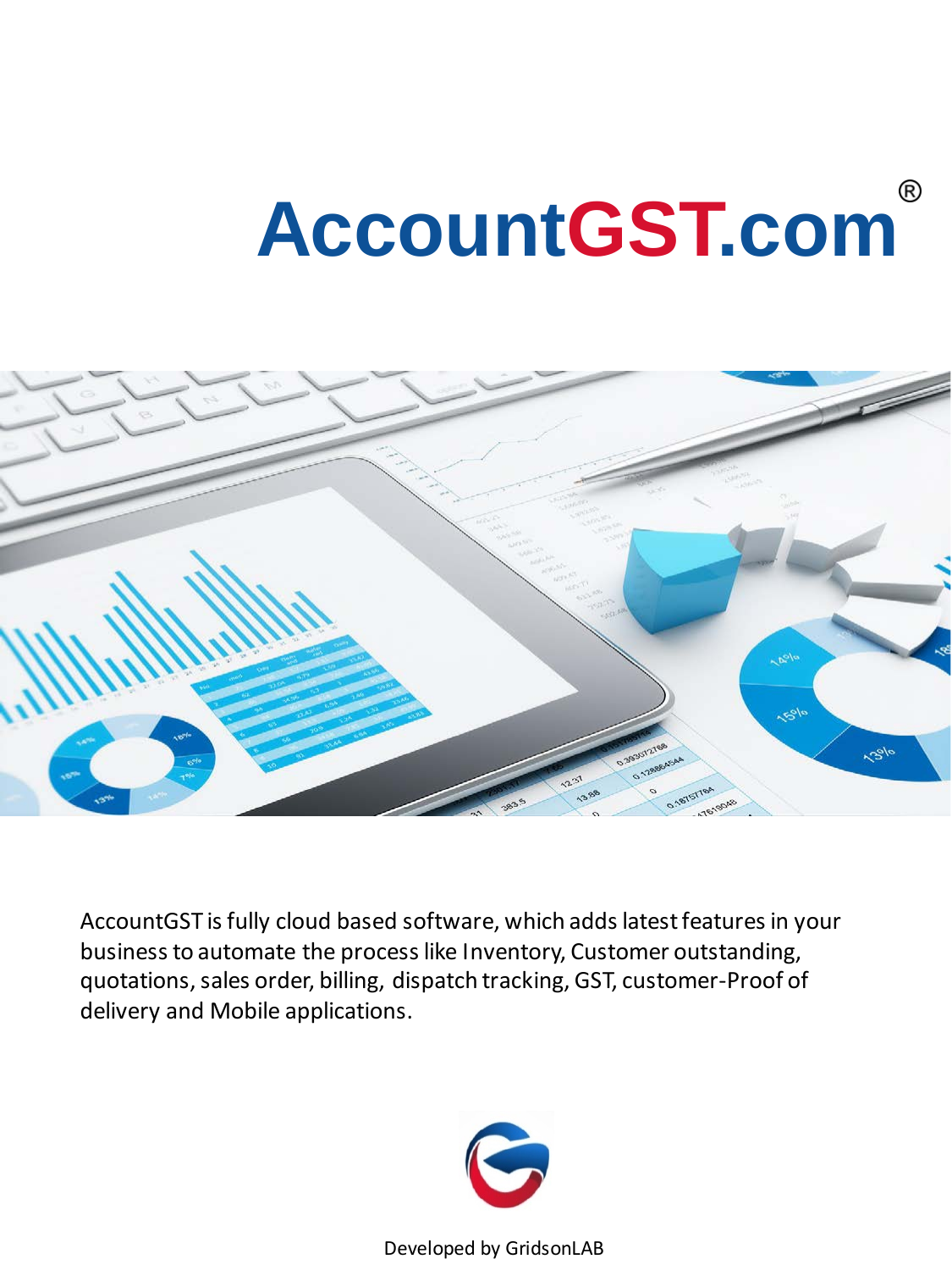# **Cloud Infrastructure Looking in the future**



For business expansion, we require both

### **Software** & IT-Infrastructure

and to achieve this goal, Moving to the SAAS Cloud Software gives access to enterprise-class technology, for everyone.

AccountGST.com Software IT - Infrastructure

Other Software Software only - Infrastructure

#### Benefits of Cloud Software

- Keeps data safe
- No cost of Server, Storage, backup, firewall, router and UPS
- Never miss an update
- Cloud promotes collaboration
- Cloud computing offers highest level of data consistency
- Minimize IT expenditure
- You'll be ahead of your competitors with real time data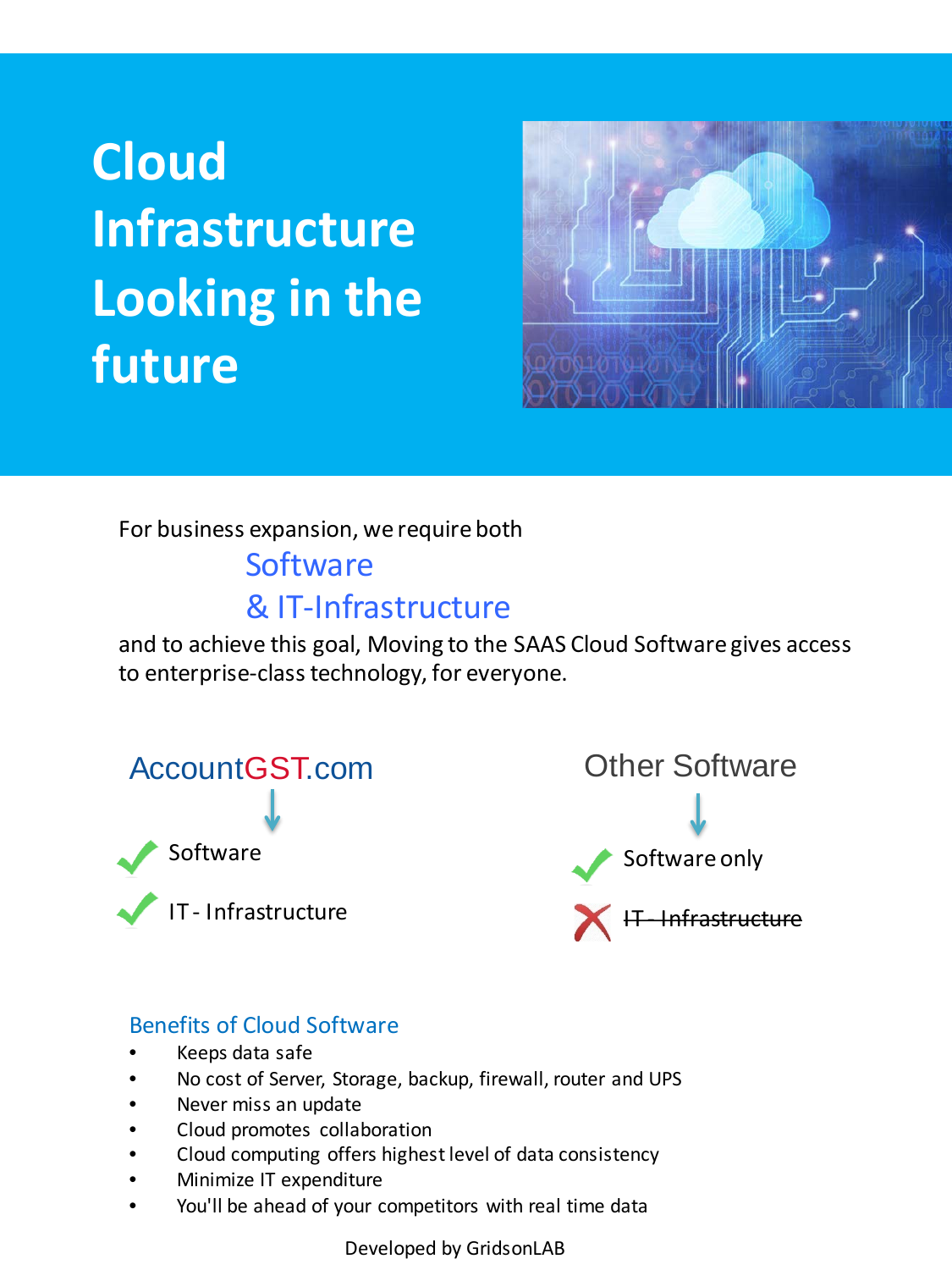# **Why Buy this software?**



### **Customer's Mobile App**

It saves a lot of your business time. It updates your customer about his account transactions. Customer can download or view ledger, outstanding, new offers, scheme & dispatched details

aws

#### **No. 1 AWS Cloud**

We keep your business data on no.1 brand AWS Amazon Web Server. AWS offers safe and stable data hosting solutions that provide you hassle free working.



#### **Order Process Management**

It is the heart of your business. It organizes your business from order to cash. It develops work flow like estimate, sales order, stock procurement, Billing, Dispatch tracking and customer communications. You can monitor status like pending orders, short of products, today dispatch, upcoming-dispatch & customer payment status.



#### **Payment Recovery**

Payment recovery is the backbone of your business. Get amazing features like monthly recovery status, customer's payment followup, PDC cheque clearance, whatsapp communications and customer's auto rating



#### **Retail & POS**

In the retail or POS segment, we always get bottleneck traffic at the Cash counters. AccountGST gives a fast and easy POS program to reduce traffic at the Cash counter and maintain customer's satisfaction. We give many way to entice your customers like cashback, offers on birthdayanniversary and discount- offers.



#### **Data Learning & Block Chain**

Data Learning & Block Chain give new technology experience that stop human mistakes, business loopholes and data tampering.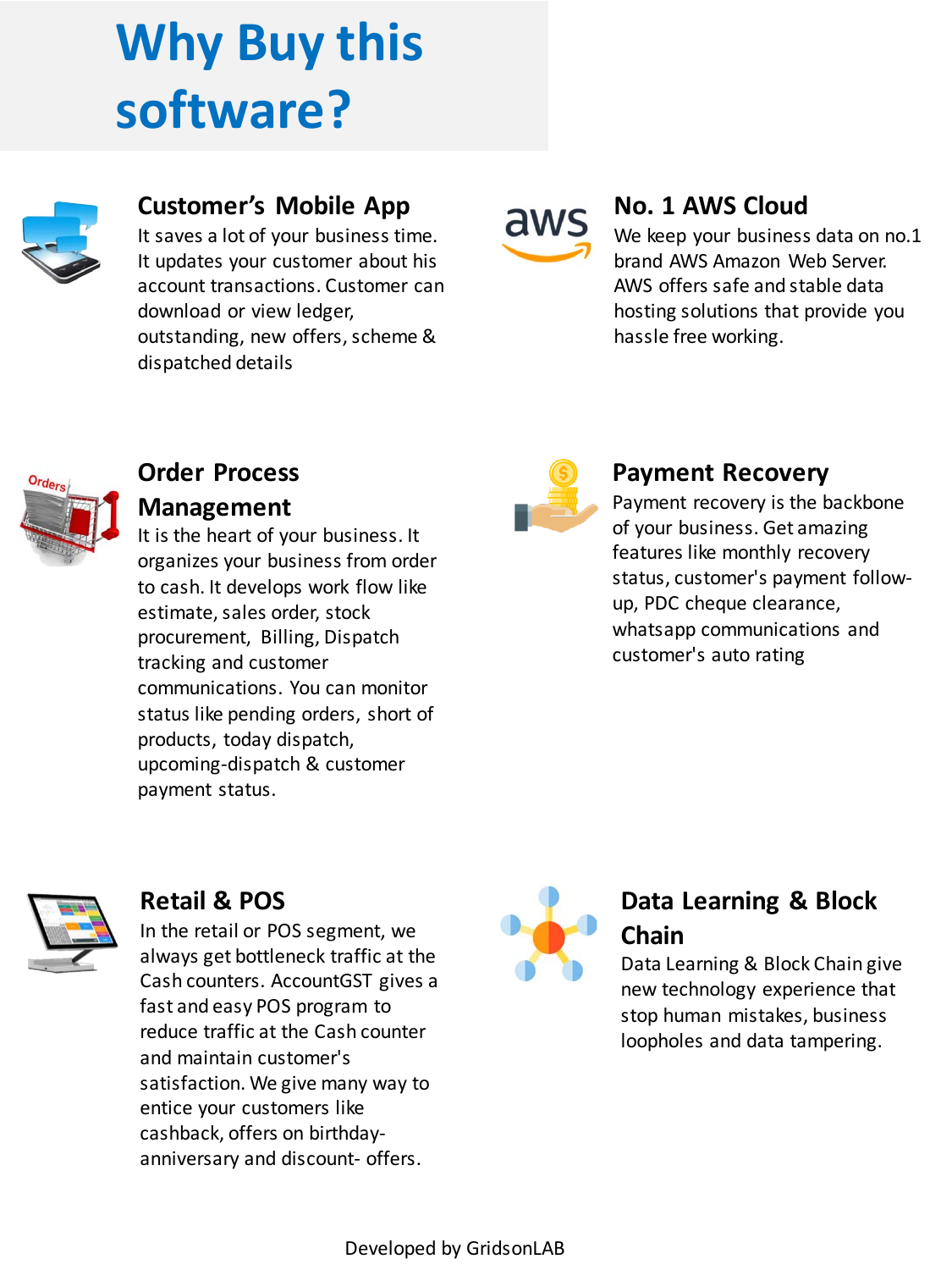### **Features and Technologies**

#### **Business Growth**

No cost of Branch Expansion Run software anywhere, anyplace and anytime Integrate with E-commerce Platform \* Mobile app

#### **Customer Outstanding**

Dashboard alerts of over-dues Bills Payment follow-up & Conversation tracking Reminder of PDC Cheque & clearance Bill credit days & customer credit Dashboard alert of non-paying customers Auto Customer payment rating like Poor, Average, Good and Prompt Payment Collection management & Analyzing Communications - Outstanding reminder on SMS, email & whats-App

#### **Customer Mobile App**

Customer ledger, outstanding and new bills Payment reminder of Unpaid Bills Download Shipping details of every Bill Send order to Company via E-Commerce B2B \* Push notifications of reminders & Offers

#### **Order Process Management**

Live status of pending orders Schedule order delivery Procurement (stock arrangement) of pending orders Credit and advance Payment against Orders

#### **POS**

Footfall of every customer entering in shop Easy manage of Customer Returns and Customer Credit note Daily Sale reports counter wise Daily payment collections Payment Collection Reconciliation Customer Loyalty Program – Cash Back

#### **Accounts**

Vouchers like – Sale, Purchase, Stock Transfer, Stock Journal, Expense, Contra, Challan, Journal, credit note, debit note and material In – Out Reports of all ledgers, Stock, Banking, locations sales and MIS data analyzing Financial reports  $-$  Trail balance, Trading a/c, Profit & Loss, Balance sheet. Module: Purchase order, Sales Order, Quotations, Dispatch Tracking, Performa Invoice, Multiple Pricelist Online & offline sales ledger

#### **GST**

GSN of all GST reports GST auto verifications Settlement of Purchase Input Tax in next month Auto control RCM of URD and threshold limit

#### **GDN & GRN**

Project Management Challan wise material Inward and outward Partial Billing in running Project Block chain process to avoid any stock mismatch

#### **RMA**

Pending repair and replacement Warranty check and claim Stock management of RMA Claim damage and faulty stock

#### **Salesman**

Product wise Incentive Incentive on Payment recovery Salesman minimum sales target Sales team can directly put an order and collect customer's payment

#### **Location and Branches**

Unlimited Locations and Branches User Rights for a specific Location or Branch Branch Indent request and Indent Transfer

\* Ecommerce Integration shall attract additional charges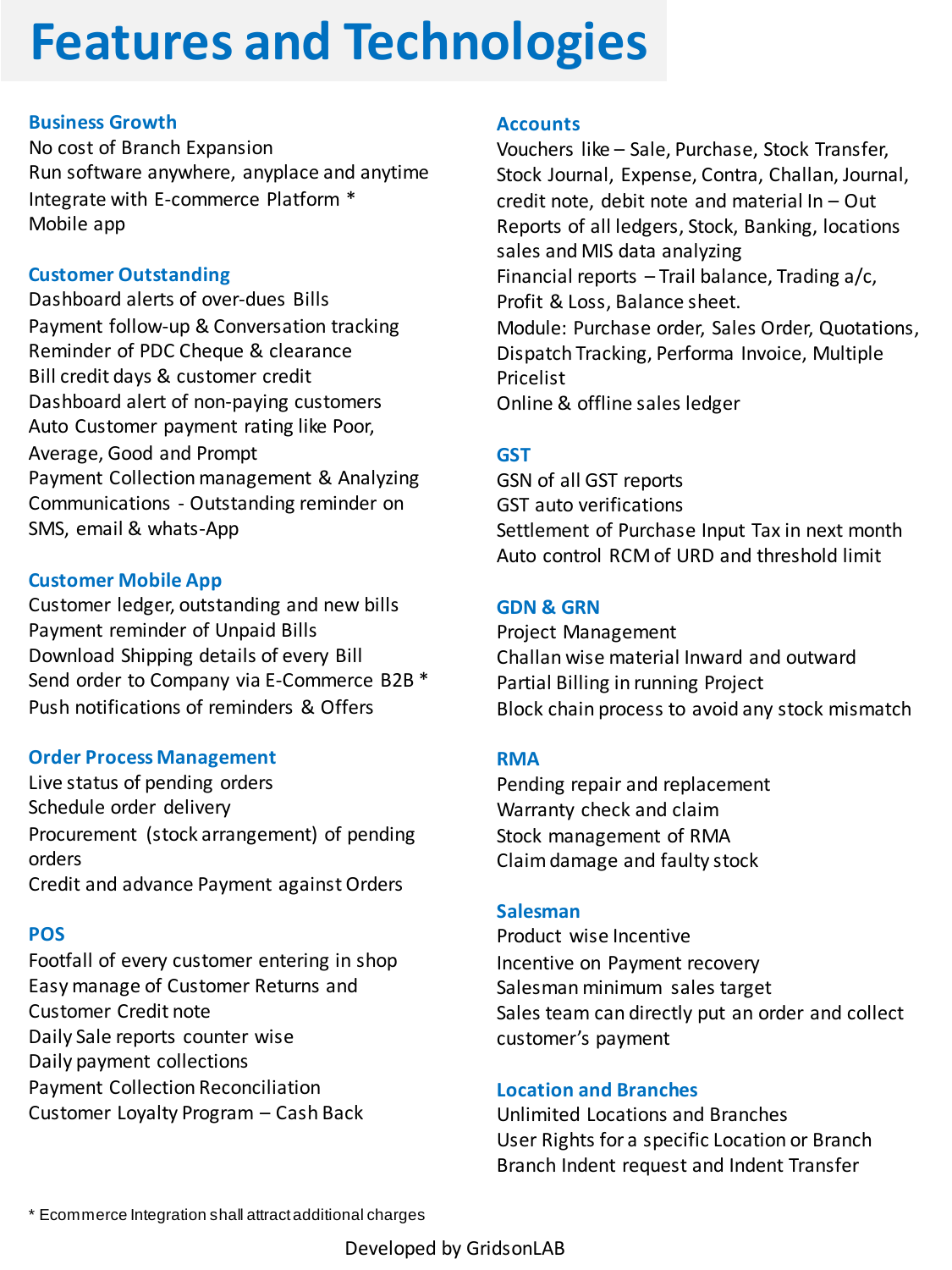## **Features Comparison**

| <b>Features</b>                                     | <b>Business</b> | <b>Ultimate</b> | <b>Ultimate</b><br>Pro | Enterprise |
|-----------------------------------------------------|-----------------|-----------------|------------------------|------------|
| Multiusers                                          | Yes             | Yes             | Yes                    | Yes        |
| Full Accounting with GST Refilling                  | Yes             | Yes             | Yes                    | Yes        |
| <b>Customer Mobile App</b>                          | Yes             | Yes             | Yes                    | Yes        |
| <b>Users Right Management</b>                       | Yes             | Yes             | Yes                    | Yes        |
| Users login Control                                 | Yes             | Yes             | Yes                    | Yes        |
| Broadcasting/Communication-Email, SMS,<br>Whats-App | Yes             | Yes             | Yes                    | Yes        |
| Multiple Pricelist                                  |                 | Yes             | Yes                    | Yes        |
| POS                                                 |                 | Yes             | Yes                    | Yes        |
| Salesman wise sales                                 |                 | Yes             | Yes                    | Yes        |
| Formula and recipe                                  |                 | Yes             | Yes                    | Yes        |
| Estimate                                            |                 | Yes             | Yes                    | Yes        |
| Sale Order                                          |                 | Yes             | Yes                    | Yes        |
| Purchase Order                                      |                 | Yes             | Yes                    | Yes        |
| Dispatch Tracking                                   |                 | Yes             | Yes                    | Yes        |
| RMA - Return & Replacement                          |                 | Yes             | Yes                    | Yes        |
| <b>Payment Collection Reconcile</b>                 |                 |                 |                        | Yes        |
| Approval, Workflows & Checkpoints                   |                 |                 |                        | Yes        |
| Customer Turnover (Churn ratio)                     |                 |                 |                        | Yes        |
| Salesman Incentive Management                       |                 |                 |                        | Yes        |
| Job Work                                            |                 |                 |                        | Yes        |
| Production                                          |                 |                 |                        | Yes        |
| <b>GDN &amp; GRN</b>                                |                 |                 |                        | Yes        |
| Locations wise User's rights                        |                 |                 |                        | Yes        |
| Advance POS - Section wise Floor wise               |                 |                 |                        | Yes        |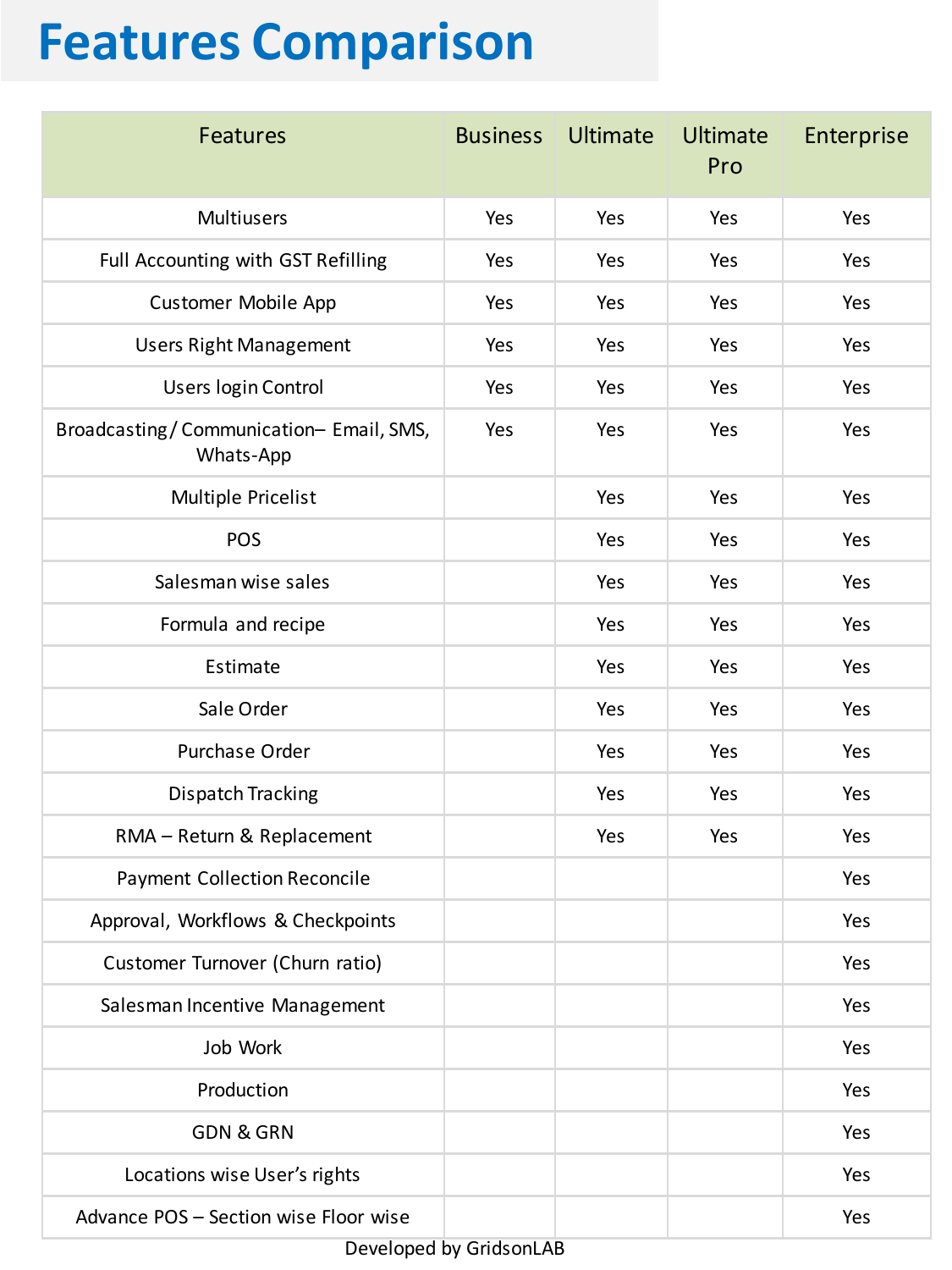# **License Comparison**

| <b>Features</b>                 |             | <b>Business Ultimate Ultimate</b> | Pro       | Enterprise |
|---------------------------------|-------------|-----------------------------------|-----------|------------|
| <b>Users Login</b>              | 3           | 5                                 | 10        | 10         |
| Companies account               | $\mathbf 1$ | 3                                 | 25        | 25         |
| Extra Users                     |             | $\overline{2}$                    | 20        | 20         |
| Extra Users Cost (One time)     |             | $1000/-$                          | $1000/-$  | $2500/-$   |
| Salesman Login                  |             | 3                                 | 3         | 10         |
| Next Year Renewal Per Year      | $3000/-$    | $4000/-$                          | $6000/-$  | $9600/-$   |
| Product First time Buying Price | $5000/-$    | $9000/-$                          | $16000/-$ | 45000/-    |

\* All Taxes are extra

Contact us: NobelSons 26 Jasmine Park, Indore treasure town road Indore - 452012 [Email: support@gridsonlab.com](mailto:support@nss.net.in) mob: 8349995484